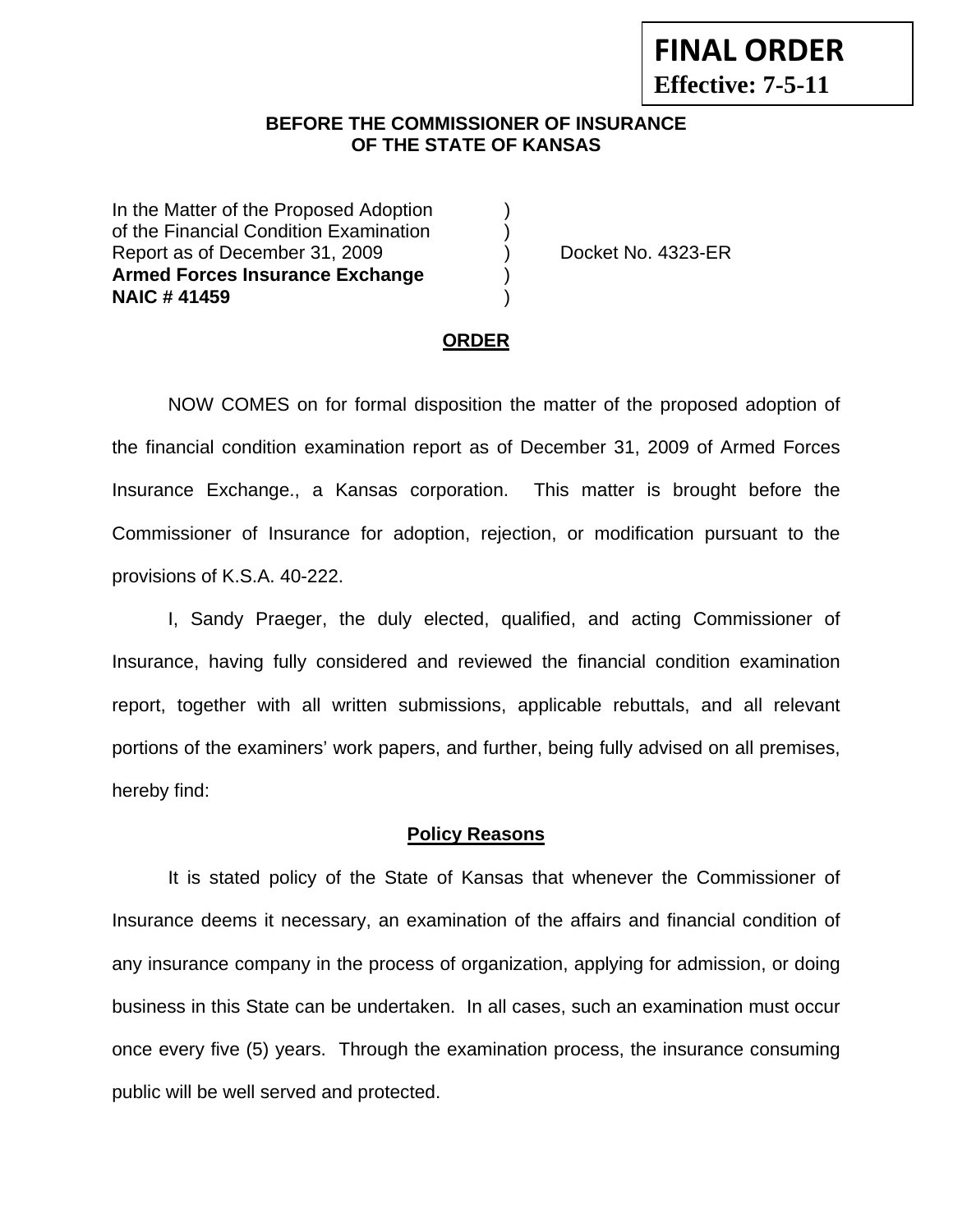#### **Findings of Fact**

1. The Commissioner of Insurance has jurisdiction over this matter pursuant to K.S.A. 40-222.

2. An examination of Armed Forces Insurance Exchange was undertaken by the Kansas Insurance Department and was completed on March 30, 2011.

3. The examiner-in-charge tendered and filed with the Kansas Insurance Department a verified written report of the examination within thirty (30) days following completion of the examination, to wit; March 30, 2011.

4. Following receipt of the verified report, the Kansas Insurance Department transmitted the report to Armed Forces Insurance Exchange on April 11, 2011, with a duly executed notice advising the company of its opportunity to prepare and submit to the Kansas Insurance Department a written submission or rebuttal with respect to any and all matters contained in the report. Armed Forces Insurance Exchange was further advised that any written submission or rebuttal needed to be filed with the Kansas Insurance Department no later than thirty (30) days after receipt of the verified report.

5. Armed Forces Insurance Exchange filed a written acceptance of the verified report on April 18, 2011.

6. Based upon the written submission tendered by Armed Forces Insurance Exchange, the company took no exceptions to matters contained in the verified report.

7. Within thirty (30) days of the end of the time period allowed for written submission or rebuttal, the Commissioner of Insurance fully reviewed the report, together with all written submissions and rebuttals provided by Armed Forces Insurance Exchange. The Commissioner of Insurance further reviewed all relevant workpapers.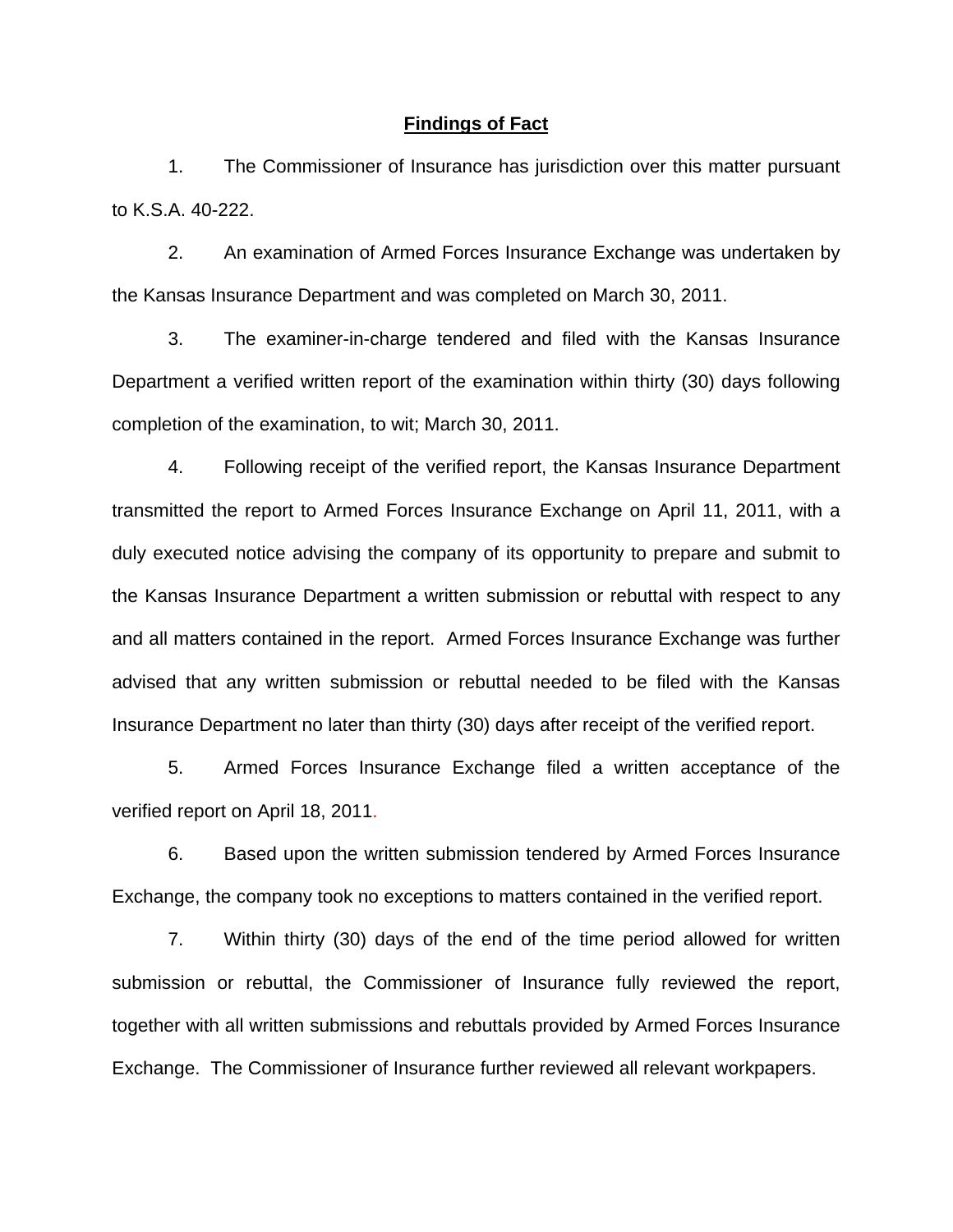8. No other written submissions or rebuttals were submitted by Armed Forces Insurance Exchange.

#### **Conclusion of Law**

9. K.S.A. 40-222(k)(2) provides:

"Within 30 days of the end of the period allowed for the receipt of written submissions or rebuttals, the commissioner shall fully consider and review the report, together with any written submissions or rebuttals and any relevant portions of the examiners workpapers and enter an order:

- (A) Adopting the examination report as filed or with modification or corrections. If the examination report reveals that the company is operating in violation of any law, regulation or prior order of the commissioner, the commissioner may order the company to take any action the commissioner considers necessary and appropriate to cure such violations; or
- (B) rejecting the examination report with directions to the examiners to reopen the examination for purposes of obtaining additional data, documentation or information, and refiling pursuant to subsection (k); or
- (C) call and conduct a fact-finding hearing in accordance with K.S.A. 40- 281 and amendments thereto for purposes of obtaining additional documentation, data, information and testimony."
- 10. Based upon the Findings of Fact enumerated in paragraphs #1 through #8

above, the financial condition examination report as of August 13, 2010 of Armed

Forces Insurance Exchange should be adopted.

## **IT IS THEREFORE, BY THE COMMISSIONER OF INSURANCE, ORDERED THAT:**

1. The financial condition examination report as of August 13, 2010 of Armed

Forces Insurance Exchange, hereby is adopted.

2. The Commissioner of Insurance retains jurisdiction over this matter to issue any and all further Orders deemed appropriate or to take such further action necessary to dispose of this matter.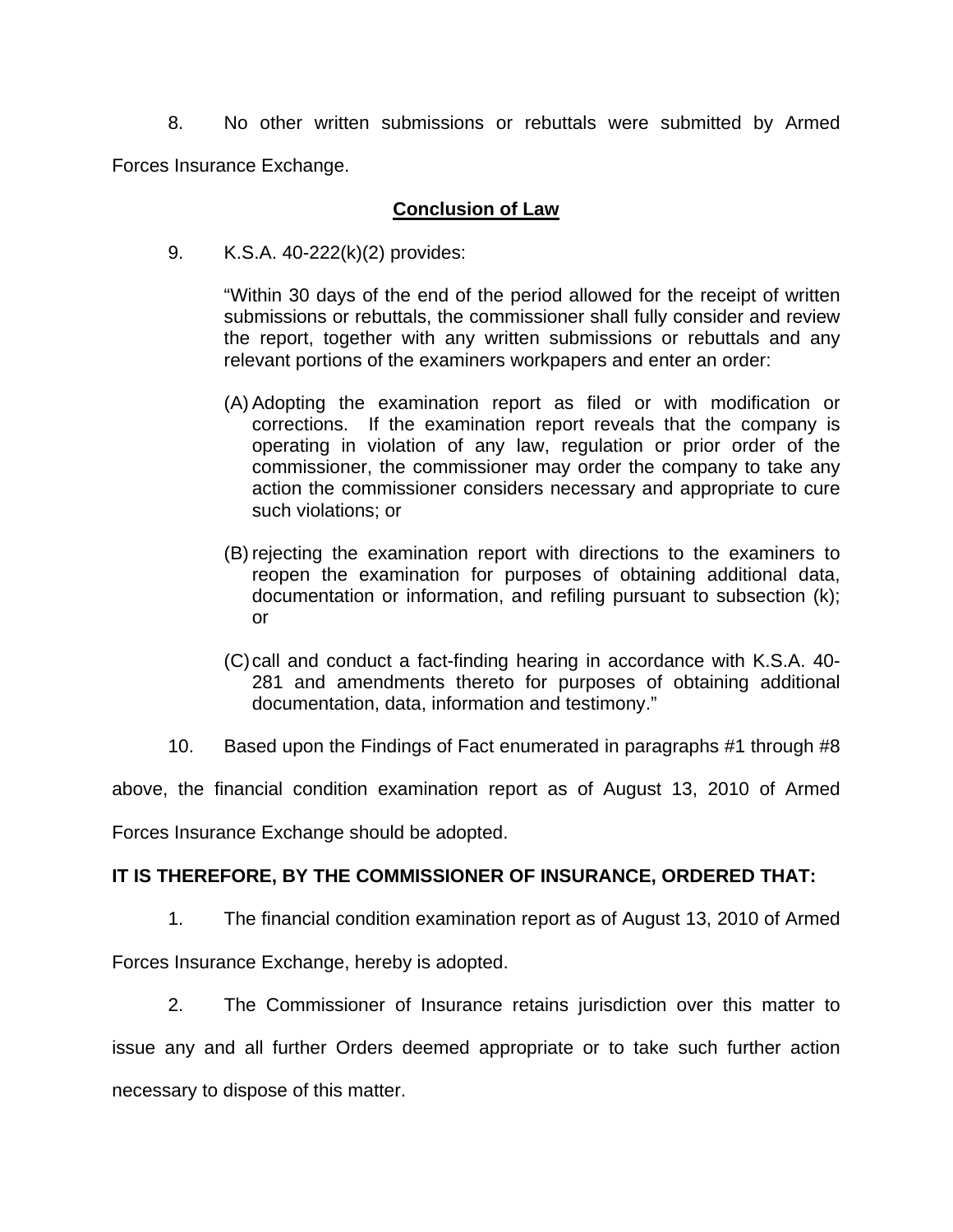**IT IS SO ORDERED THIS \_\_14th\_\_ DAY OF JUNE, 2011, IN THE CITY OF TOPEKA, COUNTY OF SHAWNEE, STATE OF KANSAS.** 



 $\frac{1}{\sqrt{S}}$  Sandy Praeger

Sandy Praeger

Commissioner of Insurance

\_/s/ Zachary J.C. Anshutz\_\_\_\_\_\_\_\_\_\_

Zachary J. C. Anshutz

General Counsel

# **NOTICE OF RIGHTS TO HEARING AND REVIEW**

## **Within fifteen (15) days of the date of service of this Order**, the Company

may submit a written request for a hearing pursuant to K.S.A. 77-537 and K.S.A. 77-

542. Any request for a hearing should be addressed to the following:

 Zachary J.C. Anshutz, General Counsel Kansas Insurance Department 420 S.W.  $9<sup>th</sup>$  Street Topeka, Kansas 66612

If a hearing is requested, the Kansas Insurance Department will serve notice of the time and place of the hearing and information on procedures, right of representation,

and other rights of parties relating to the conduct of the hearing.